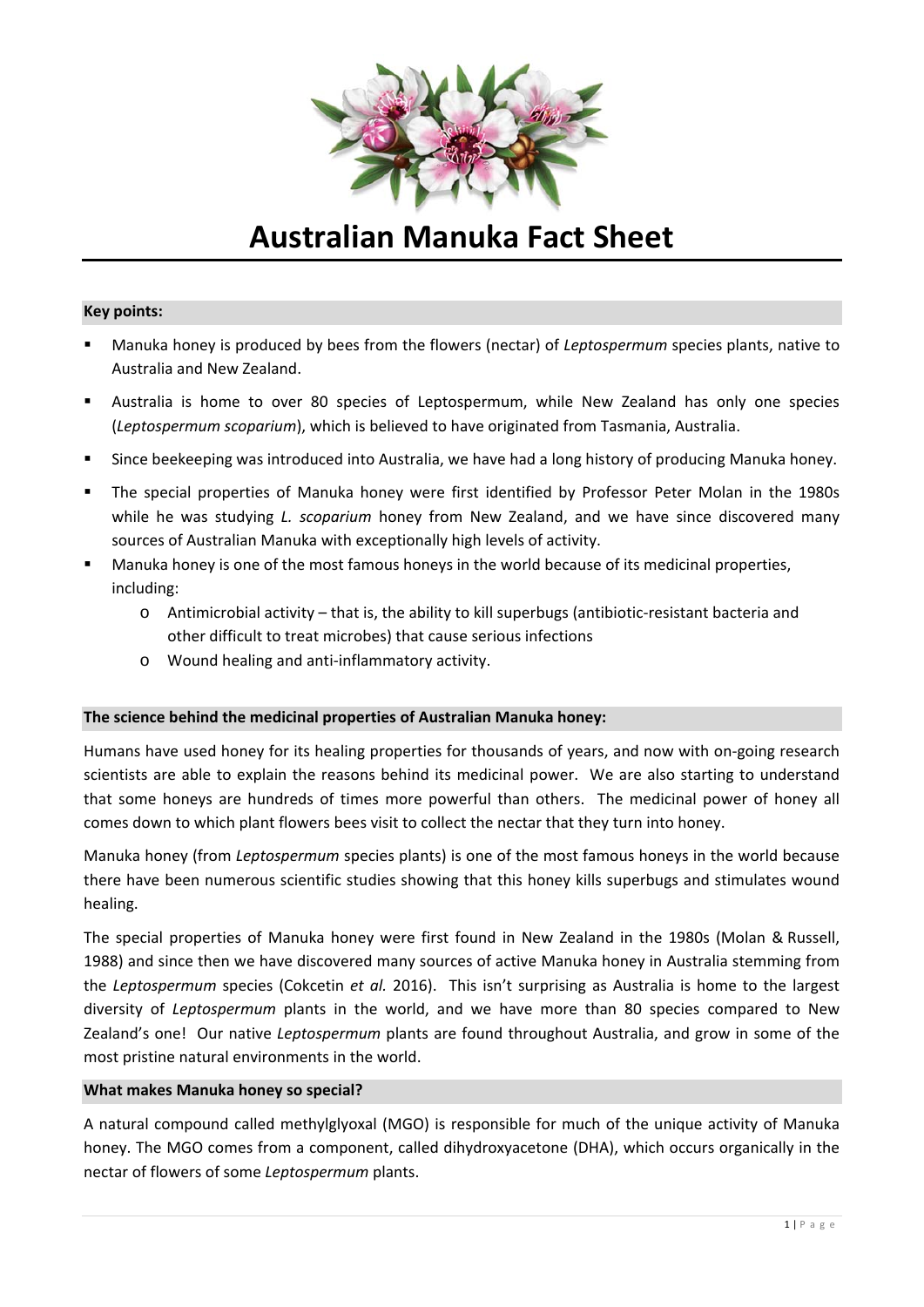Various species of the Manuka plant produce different levels of DHA that give rise to the varying antibacterial potencies of this special honey. Scientists looking at Australian honeys have found a number of sources of Manuka with exceptionally high levels of activity. (Cokcetin *et al.* 2016; Windsor *et al.* 2012).

One of the most amazing things about the antibacterial activity of Manuka honey is that although bacteria that cause serious infections can develop resistance to our modern antibiotics (which is how they become superbugs), they cannot develop resistance to the activity of Manuka honey (Blair *et al.* 2009).

## **Some more facts about Australia's Manuka honey:**

- Manuka honey is produced from the *Leptospermum* species of plants. *Leptospermum scoparium* is one of more than 80 species found in Australia, but the only one found in New Zealand, with the NZ species originating in Australia (Fleming 1975, Thompson 1989, Van Eaton 2014).
- The New Zealand Maori have at least six terms for NZ's *Leptospermum scoparium*, not just the word Manuka (Van Eaton, 2014).
- Manuka honey was not produced in Australia or New Zealand until the European honey bee (*Apis mellifera)* was introduced. This happened in 1822 for the Australian mainland, 1831 for Tasmania (Watson), and in 1839 for New Zealand (Mary Bumby).
- Australia has been using the word Manuka since European settlement for naming places, property and of course the plant. In 1880, there is documented evidence of the term Manuka being used in reference to the plant, it is included in maps held in the Tasmanian archives, and there have been many other references in newspapers, titles and other documents since then.
- Australia also has a long history of calling *Leptospermum* honey Manuka. For example, in 1935 in the *South Australian Chronicle* there is mention of the production of Manuka honey, including it being described as "the repulsive honey" by a beekeeper from Border Town, and discussing how to avoid ending up with Manuka honey in hives, its strong flavour and the effects it would have on the flavour of other Australian premium honey, such as eucalypt.
- Sometimes the term 'tea tree' and Australian Manuka are interchanged as a consequence of the similar appearance of the plants, but tea trees (famous for their oils) are from the *Melaleuca* genus within the Myrtaceae family, while Manuka is from the *Leptospermum* genus within this family.
- The suggestion that only honey from New Zealand can be described as Manuka is clearly ridiculous, and strongly refuted by the Australian honey industry.

## **Antibacterial potency testing of Manuka honey explained:**

For commercially competitive reasons, there have been a number of symbols introduced into the market aiming to represent the antibacterial strength of active honey. These include NPA (Non-Peroxide Activity), UMF® (Unique Manuka Factor) and MGO (methylglyoxal).

The antibacterial strength can be measured and is often shown as a number on the labels (i.e. NPA 10+; UMF® 10+; MGO 263+). The higher the activity rating the higher the antibacterial properties and strength of the honey.

There is currently no widely accepted gold standard for measuring the activity of honey, making deciding on a particular honey complex for consumers and the marketplace. However, we will explain the varying techniques: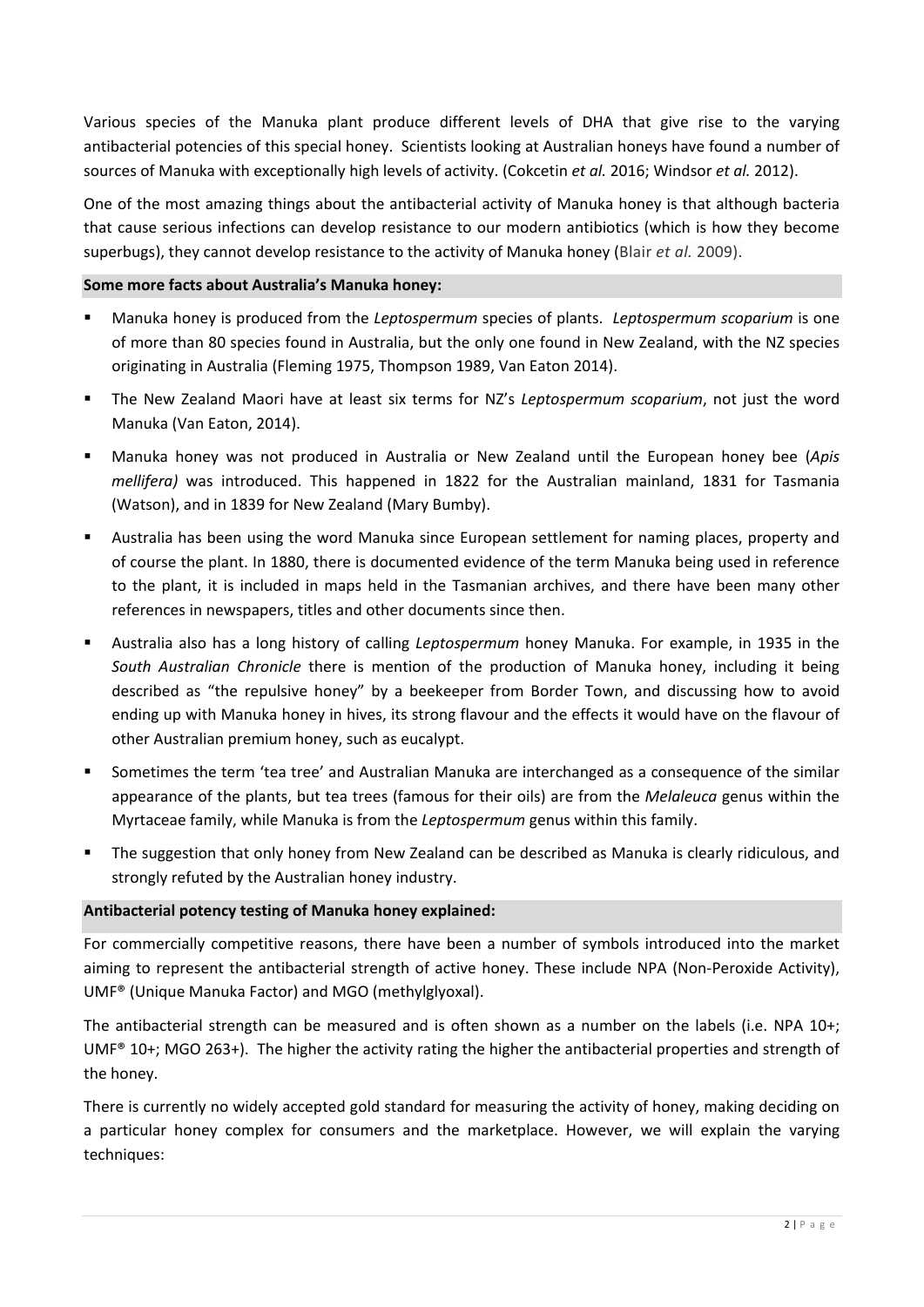1) **Non-peroxide activity (NPA):** In 1981, Professor Peter Molan (MBE), University of Waikato in New Zealand, was researching the hydrogen peroxide activity in honeys from around the world when he found that when he deliberately destroyed this activity only one honey type still showed strong antibacterial activity. This activity became known as "non-peroxide activity" (NPA). Professor Molan went on to research this activity over many years and found that it was very stable and unique to Manuka honey. This Manuka NPA could withstand both heat and light exposure and still remain highly active and effective.

Further research by Professor Molan, his team, and others has revealed that Manuka honey is very effective against many strains of bacteria, including deadly strains of *Staphylococcus aureus*, such as the superbug MRSA (a.k.a. 'golden staph'). Professor Molan's team also found that Manuka honeys had different levels of NPA, so a test was developed to measure the strength of this activity in each batch. The rating for NPA is measured by comparing the activity of the honey to a known antimicrobial, phenol. So, for example, a NPA 5+ Manuka honey has the same non‐peroxide antibacterial activity as 5% phenol.

*Note – Since Professor Molan's pioneering work, Manuka honey containing the unique non‐peroxide activity (NPA) has been found to occur naturally in both New Zealand and Australia.*

2) *UMF® is a registered trademark of the Active Manuka Honey Association New Zealand:* In 1995, a small New Zealand bee industry group met to discuss and investigate the best way to trade mark and protect the unique antibacterial activity (i.e. NPA) that Professor Molan had found in some New Zealand Manuka honeys. In 1998, Professor Molan announced that a new trade mark for the Unique Manuka Factor "UMF®" had been registered for licence holders to use as a quality mark for describing the strength of the NPA activity.

*Note – NPA and UMF® antibacterial activity ratings are measured the same way and are equivalent to one another.*

3) *Methylglyoxal (MGO) content*: In 2008, two laboratories showed that one of the major components that is responsible for the unique activity in Manuka honey is the presence of the naturally occurring compound methylglyoxal (MGO) (Adams *et al.* 2008; Mavric *et al.* 2008). The MGO is produced from a conversion of dihydroxyacetone that is present in nectar from the Manuka flower (Adams *et al.* 2009). The quantity of MGO in Manuka honey is now commonly used as an indicator of the strength of the antibacterial activity, as it correlates strongly with the NPA. MGO can be accurately measured in parts per million (ppm).

The following are estimates of the equivalence between NPA and MGO measurements:

NPA  $5+$   $\sim$  MGO 100 ppm NPA 10+ ~ MGO 260 ppm NPA 15+ ~ MGO 450 ppm NPA 20+ ~ MGO 800 ppm

*Note – Care should be taken to check the actual system being used to report activity as the NPA/UMF® and MGO numbers are derived from completely different types of tests.* 



Graph derived from the scientific research on Australian *Leptospermum* honey by Cokcetin, Pappalardo *et al.* 2016